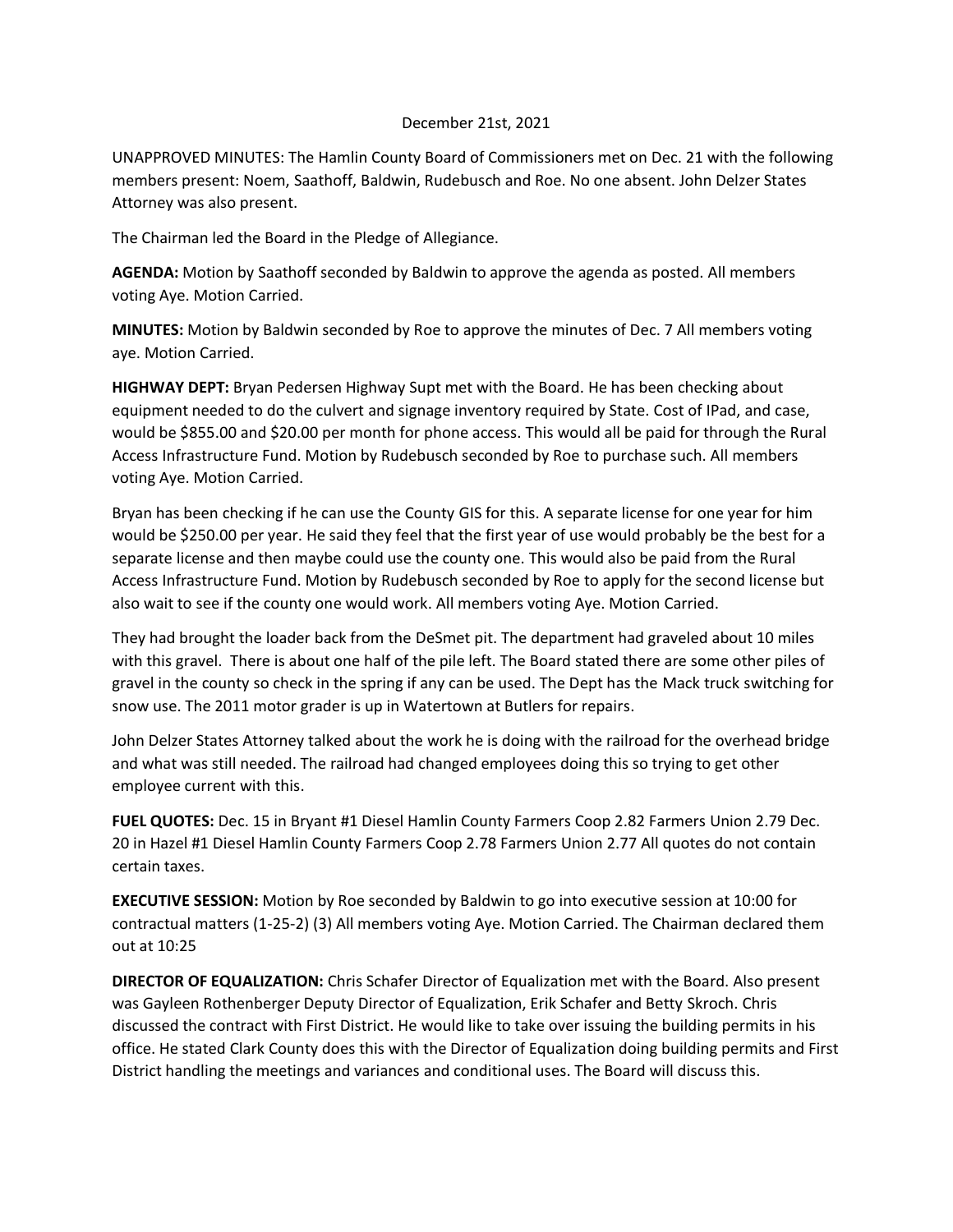**PUBLIC COMMENT:** Erik Schafer met with the Board. He stated he does not like the way zoning is being handled. He stated that if the Board approves the contract with First District, he will appeal the decision.

**COMMISSIONER REDISTRICT:** Motion by Rudebusch seconded by Roe All members voting Aye. Motion Carried to pass the following RESOLUTION OF INTENT TO ADOPT COMMISSIONER DISTRICT BOUNDARIES BASED ON THE 2020 CENSUS. WHEREAS, the 2020 federal decennial census has been completed; and WHEREAS, under SDCL 7-8-10 the Board of County Commissioners will hold a hearing at its regular meeting in February of 2022 and shall change the boundaries of commissioner districts if such change is necessary in order that each district shall be as regular and compact in form as practicable and contain as near as possible an equal number of residents; therefore BE IT RESOLVED, that Hamlin County Board of Commissioners state it is their intent to adopt the boundaries for commissioner districts as herein stated: First Commissioner District will include the City of Castlewood, Castlewood Township, Hamlin Township and Sections 1-24 of Florence Township. Second Commissioner District will include the Towns of Hazel and Hayti and the Townships of Brantford, Hayti and Oxford. Third Commissioner District will include the City of Bryant and the Townships of Cleveland, Dixon, Garfield and Opdahl. Fourth Commissioner District will include the City of Lake Norden and Norden Township and Sections 25-36 of Florence Township. Fifth Commissioner District will include the City of Estelline and the townships of Dempster and Estelline. The map of Commissioner boundary districts is on file in the Auditor's Office.

Dated this 21 day of Dec. 2021

Doug Noem, Chairman ATTEST: Dixie Opdahl Hamlin County Auditor

## **CLAIMS PAID:**

COMMISSIONERS: Jay Baldwin mileage 10.92 Leland Roe mileage 16.80 Douglas Noem mileage 25.20 Randall Rudebusch mileage 28.56 Larry Saathoff mileage 58.80 Total Commissioners expense 140.28

ELECTIONS: Hamlin Co Farmers Coop gas 67.97 Office Peeps supp 17.98

COURT: Carmen Bremmon interpretor 200.00 mileage 42.00

AUDITOR: Office Peeps supp 67.65 Lingo phone 15.05

TREASURER: Jurgens Printing supp 259.00 Office Peeps supp 9.98 Visa supp 25.05 Lingo 17.28 Total Treasurers expense 311.31

STATES ATTORNEY: Thomson Reuters law books 121.92

COURT APPOINTED ATTORNEY: Bratland Law 1494.90 Austin, Strait, Benson 99.70 Turbak Law 1596.50 Total court appointed attorney expense 3191.10

COURTHOUSE MAINT: Bass Sanitation quarterly garbage serv 197.50 Hillyard supp 151.10 Ottertail Power Util 506.90 Hamlin County Highway snow removal 985.79 Visa supp 47.98 Lingo Internet 15.05 Total Courthouse Maint expense 1904.32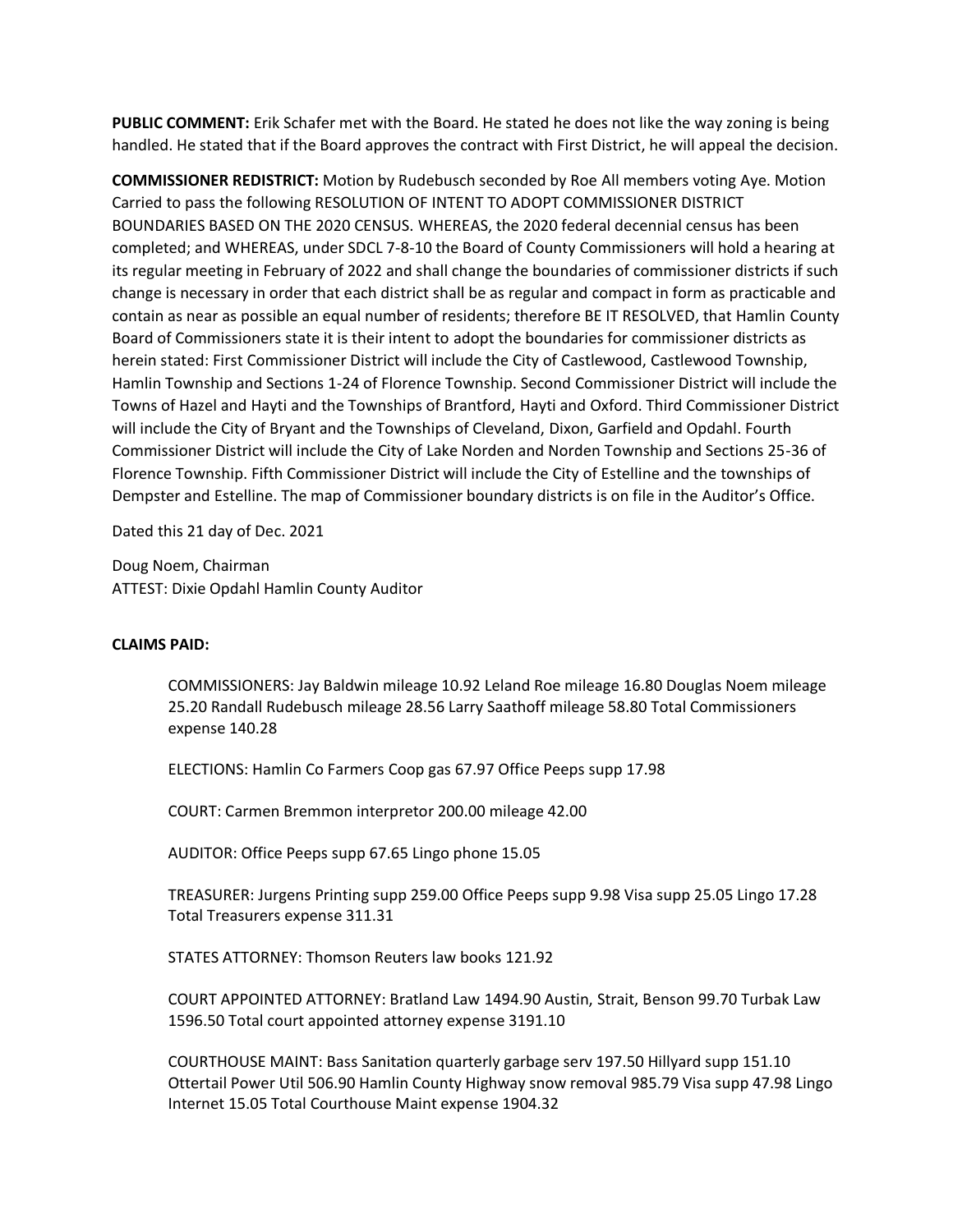DIRECTOR OF EQUALIZATION: Gas 380.29 Office Peeps supp 255.14 Hamlin County Highway Supp 3.39 Lingo phone 19.46 Total Director of Equalization expense 658.28

REGISTER OF DEEDS: Microfilm Imaging rental 372.00 Lingo phone 15.03

ANIMAL BOUNTY: Gopher bounty Hamlin Township 304.00

SHERIFF: Farmers Union gas 283.55 Verizon cell phones & air cards 492.92 Visa supp 678.48 Total Sheriffs expense 1454.95

JAIL: Prairie Lakes blood tests 85.00 SD Public Health Lab blood tests 40.00

LIEAP: Interlakes Community worker 336.33 Lingo phone 15.35

NURSE: Office of Child & Family Service quarterly nurses contract 1634.75

EXTENSION: Shop 4-H National supp 883.46 Office Peeps supp 46.62 State 4-H Office supp 191.00 Lingo phone 15.40 Total Extension expense 1136.48

WEED: Roger Greenfield mileage 14.28 Hamlin Co Coop gas 320.67 Nutrien chemical 1332.00 SD Assoc of Weed dues 50.00 Gene Sauder mileage 14.28 Eric Smith mileage 5.04 Weed & Pest Conf Registration 275.00 dues 150.00 Lingo phone 15.05 Total Weed expense 2176.32

ROAD: Auto Value parts 29.24 Avera drug testing 96.00 Butler repairs 3116.64 parts 154.64 Bass Sanitation quarterly garbage serv 197.50 Estelline Community Oil supp 15.12 Farmers Union fuel 4628.03 Farnams parts 5.45 Hamlin Co Coop Fuel 6539.29 IMEG Prof service 1726.85 Jim Bohls Construction repairs 431.65 Jutting Grocery supp 10.25 Menards supp 81.00 cold mix 44.90 Runnings parts 169.99 Transource parts 65.62 Visa cell phone 1.05 W.W. Tire repairs 811.42 Wheelco parts 407.45 Total Road expense 18,532.09

AG BUILDING: Ottertail Power Elec. 56.04 Hamlin County Highway snow removal & mowing 1035.93

EMERGENCY & DISASTER: Hamlin Co Coop gas 386.98

M&P FUND: Microfilm Imaging rental 290.00 SDACO part of Register of Deeds fees to State 280.00

LAW LIBRARY: Thomson Reuters law books 121.92

911: Watertown City 911 fees collected 4567.75

DEPT OF REVENUE: money sent to State: Drivers License 987.00 Birth Fees 50.00 Death Fees 10.00 Motor Vehicle License 153,605.24 Total sent 154,652.24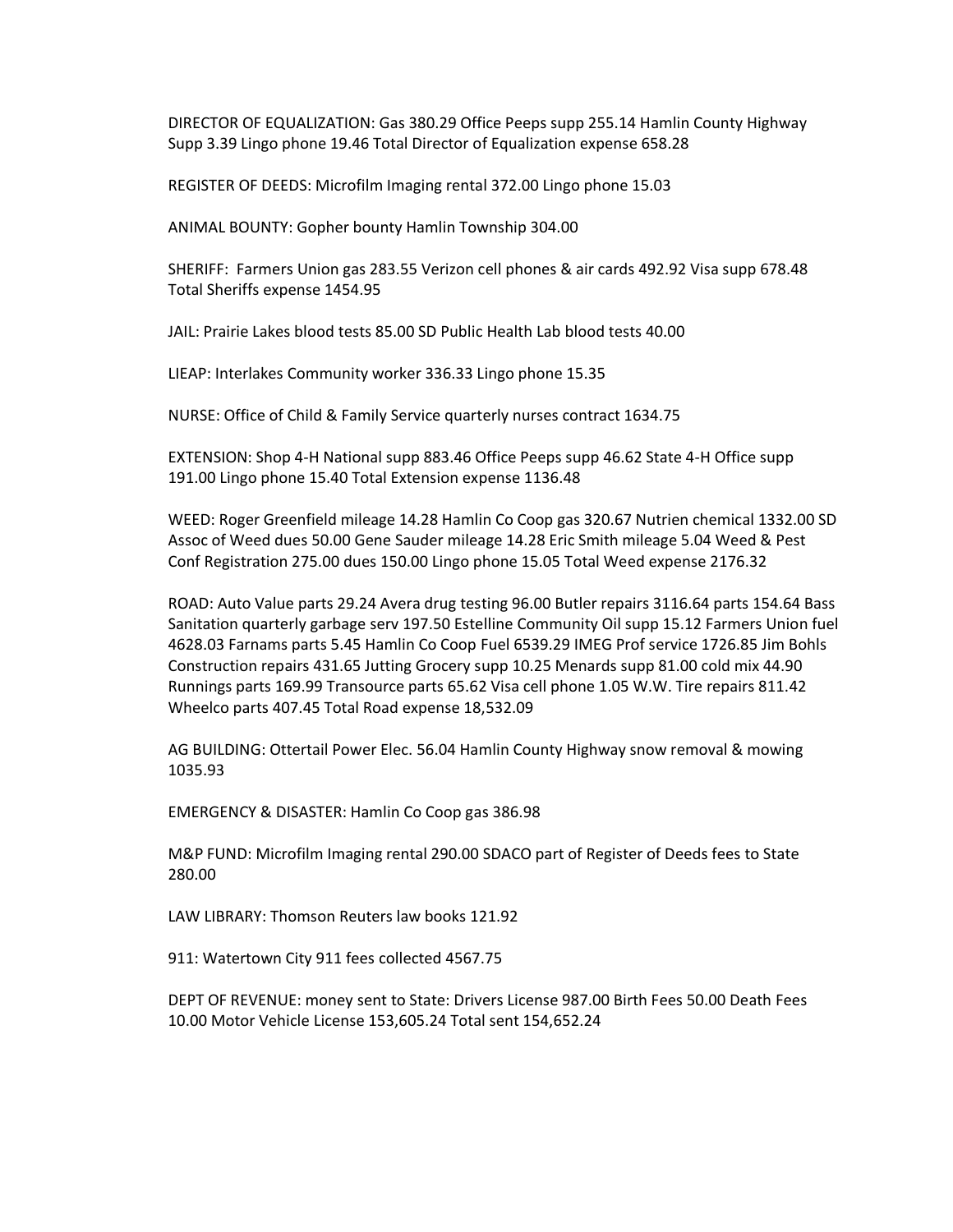**CONTINENCY BUDGET TRANSFERS:** Motion by Saathoff seconded by Baldwin to make the following total of \$50,550.00 transfers from Continency Budget to the budgets of…

| Commissioner | \$4,200<br>\$3,000 |
|--------------|--------------------|
| Election     |                    |
| Auditor      | \$1500             |
| Sheriff      | \$33,000           |
| LIEAP        | \$50               |
| <b>Nurse</b> | \$3,000            |
| Road         | \$5,000            |
| Ag Building  | \$800              |

All members voting Aye. Motion Carried.

**YEAR END:** The Board approved to allow the Auditor to pay any necessary bills like fuel, electricity, utilities etc. before year end and to present to the Board on Jan. 4

**DESIGNATED AMOUNTS:** Motion by Roe seconded by Baldwin to declare this as General Fund designated for Budget 350,132 General Fund Designation 4,506,894 and General Fund unassigned 1,341,252 this would make the unassigned at 40% of the General Fund Budget at year end. Also to transfer 416.65 cash from General Fund to 911 Cash and 332.65 from General Fund to Emergency & Disaster Cash. All members voting Aye. Motion Carried.

**GENERAL FUND TAX LEVY:** General Fund tax levy was changed by the State from 2.188 to 2.181 with taxes for General fund of 2,634,645 Ag Bld remains the same at .008 levy

**PLATS:** Motion by Rudebusch seconded by Saathoff to approve the following plats of Kones Korner Addition Located in the Southeast Quarter of Section 30, Township 115, North, Range 52 West of the 5<sup>th</sup> PM Hamlin County and Plat of Lot 9 in Block 1 and Lot 9 in Block 2 in Sunset Park Estates Addition, in Government Lot 1 in the SW Quarter of Section 26-township 113N Range 52W in Hamlin County. All members voting Aye. Motion Carried.